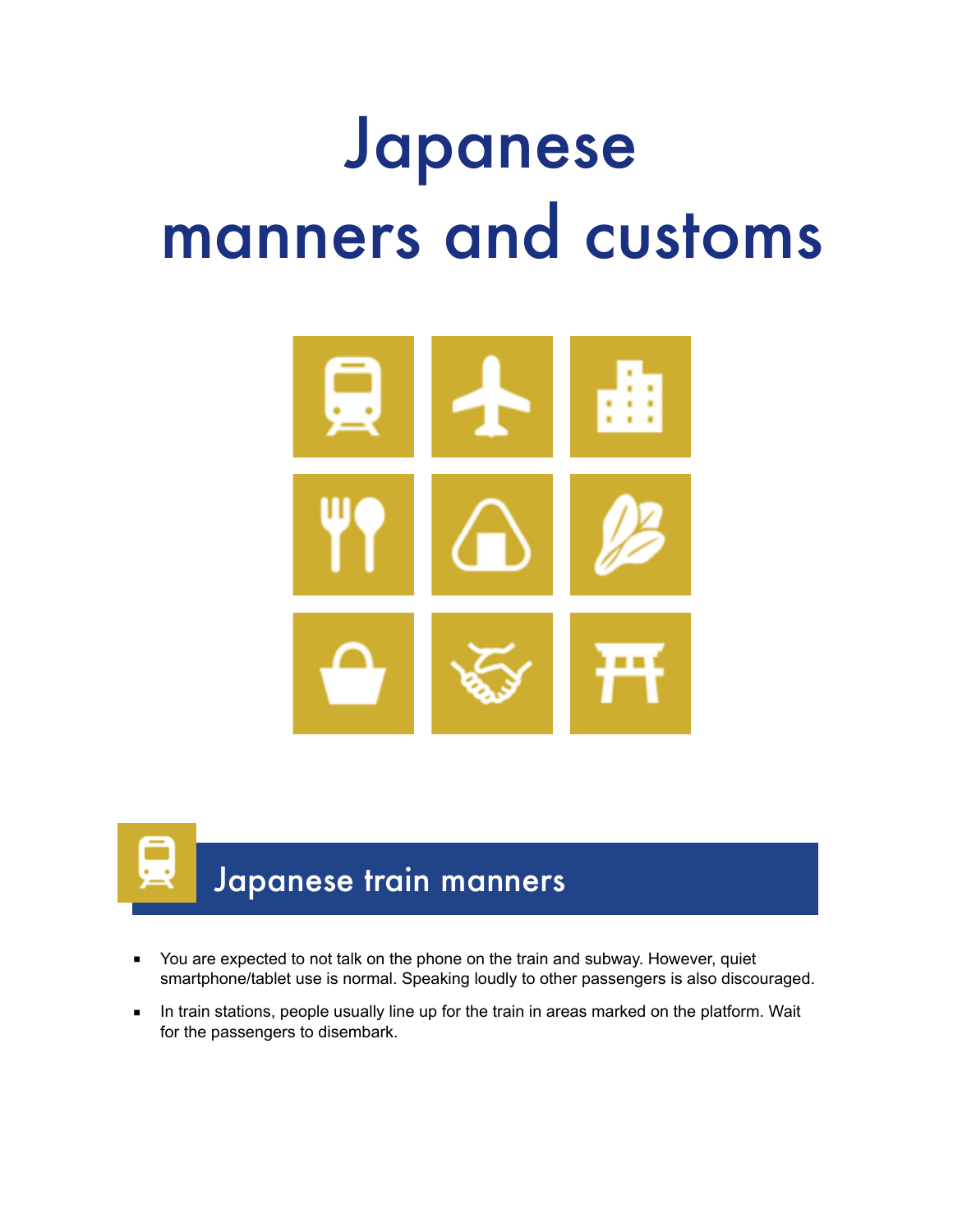- The trains can get very crowded in the early mornings and evening (rush hours). Be mindful of your belongings if you have a large bag or suitcase. You are also encouraged to hold your backpack or wear it in front of you while on the train.
- Trains and subways accept physical tickets (purchased at ticket machines outside the gate) and IC cards. IC cards can be purchased and charged at ticket machines. IC cards are also sometimes accepted for payment of taxis, buses, and shops.
- Train station staff at gates usually have maps and travel information in English. Larger stations often have English-speaking staff.
- Subway station exits are numbered, and are usually labeled in map applications.
- Some major train stations are under construction in preparation for the Tokyo Olympics. Be mindful of the signs in case of a detour. The signs are usually in English and Japanese.
- Cell service is widespread and strong, however, there are some train/subway lines that have underground portions without coverage.
- Trains do not run 24 hours, and train routes can vary throughout the day. Use an app or website to confirm train schedules and routes. Recommended site:<http://www.hyperdia.com/>

## At the airport / hotel

- Inbound tourism is at an historical high in Japan, so there may be many tour groups.
- Airport signs are usually in Japanese, English, Chinese, and Korean. Many staff members speak English or Chinese.
- Transportation from the airports includes buses and trains. Check with your hotel if they have an airport shuttle or there is an airport bus stop nearby.
- Hotels usually offer free wi-fi, but it may be slow.
- Having suitcases delivered from the airport to hotel, and then hotel to the airport, is a common service in Japan. Consult with airport staff and hotel staff for more information.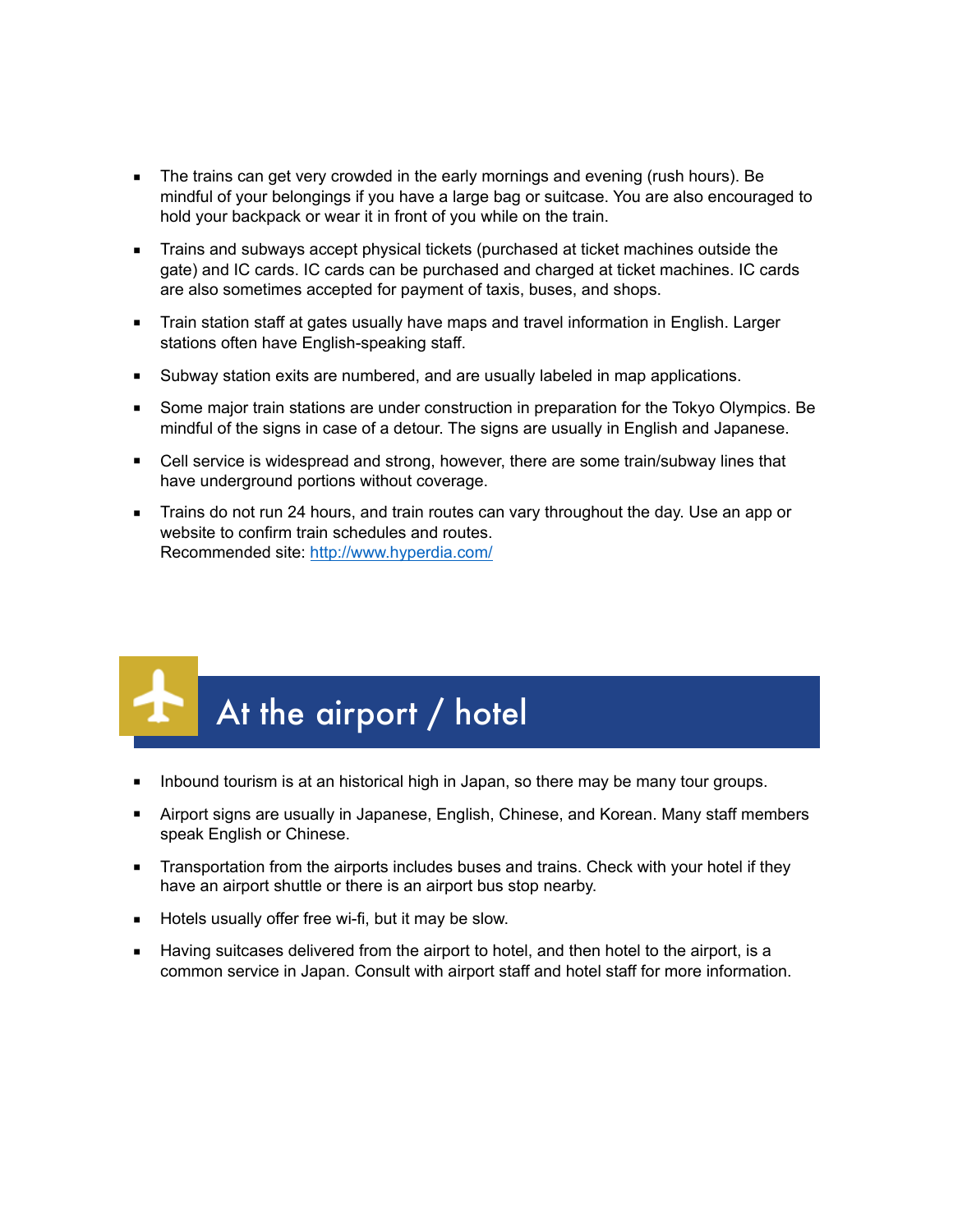

- Trash in Tokyo is separated: burnables, non-burnables, cans, plastic bottles, and glass bottles.
- It is sometimes hard to find trash cans. There are usually trash for cans and bottles next to vending machines, and various kinds of trash cans in front of convenience stores and on train platforms.
- Japanese public restrooms do not always have paper towels or air dryers. It is recommended to bring a handkerchief or small towel.
- Taxis usually have automatic doors. Do not open or close a taxi door by yourself.
- Public free wi-fi is not widespread and often requires an account with a local internet provider
- Japanese SIM cards can be rented at airports and many large electronics stores.
- Smoking rules vary by location. Smoking is banned in trains and taxis. Some large buildings and train stations have smoking rooms. Some areas of Tokyo have outdoor smoking areas, and other areas allow smoking on the street, and others totally ban smoking. Be mindful of signs explaining the rules.
- In March, the weather will be a little cold and dry. Some indoor locations and trains may use heating.
- Japan is a cash-based society. All denominations of Japanese currency, including up to the 10,000 yen bill, are accepted at any store. Vending machines usually accept 10, 50, 100, and 500 yen coins, as well as 1000 yen bills.
- Credit cards/debit cards are not accepted at some smaller stores and restaurants.
- ATMs are often not open 24 hours, and many do not accept international cards. Post office ATMs accept international credit/debit cards, but are not usually open 24 hours. Convenience store ATMs are usually open 24 hours, but do not always accept international cards. However, most 7-11 convenience store ATMs accept foreign cards 24 hours a day.
- Personal care items and toiletries are widespread and high quality.
- Many bars, restaurants, and clubs close around 1am, around the time of the last trains. Taxis are available 24 hours, but charge extra during the late night and early morning.
- Keep your passport with you at all times. Japanese police are allowed to ask anyone to show ID. For foreign tourists, only a passport will be accepted for this.
- People do not usually eat/drink while walking outside.
- If you ride an escalator, stand on the left, walk through on the right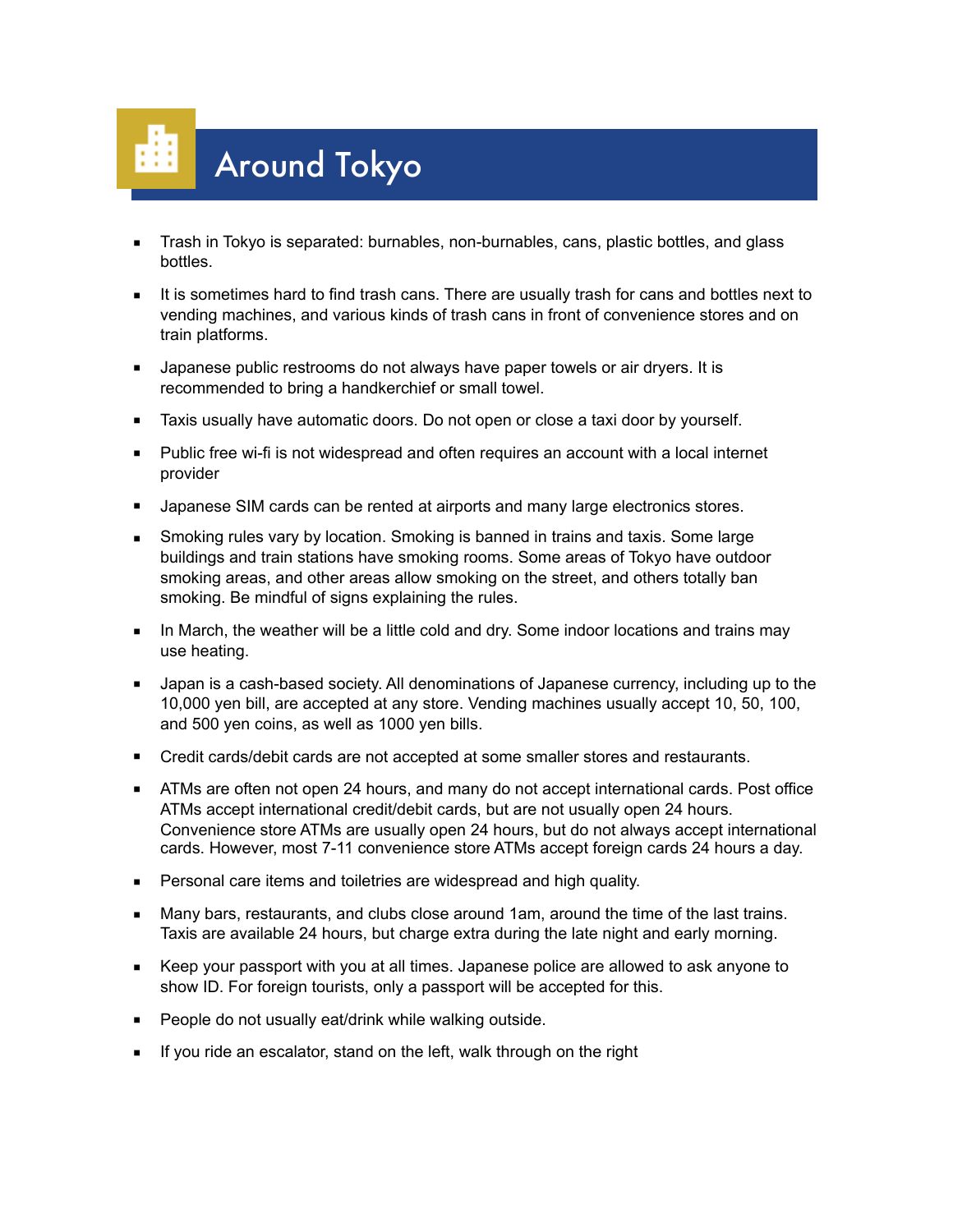# Eating out in Japan

- Tipping is not a part of Japanese culture. However, it is common for restaurants and bars to have a table charge with a small appetizer (500 – 1000 yen per person).
- Japan has strict food safety laws, so there is little cause for concern with eating raw foods at restaurants, including eggs and certain kinds of meat and fish.
- It is not common to ask for dish substitutions at restaurants (for example, a salad instead of a side of French fries, leaving out a certain ingredient, etc). However, the staff will be accommodating and will help you select a meal if you are a vegetarian, have religious dietary rules, etc.

### Common dishes and snacks

- Yakiniku: Korean BBQ, grill your own meat slices and vegetables
- Yakitori: grilled chicken, etc, vegetables on skewers
- Donburi: a big bowl of rice topped with various meat, vegetables, egg, etc.
- Ramen: a big bowl of noodle soup; the soup is usually salty, or flavored with soy sauce, miso, or pork marrow. Comes with pork slices, seaweed, pickled bamboo, green onions, etc.
- Sushi: small bites of vinegared rice topped with raw fish. Other toppings can include shrimp, egg, cooked fish, and vegetables. Hold the sushi upside down and dip the fish portion in soy sauce. Sushi often comes with wasabi already on the rice, but more can be added if desired.
- Hamburg: a large hamburger patty topped with cheese, gravy, etc.
- Japanese curry: a sweet, thick curry served with rice. Usually have pork, potatoes, carrots, and onions.
- Fish: fish is often served grilled and whole, from head to tail, and with the bones. Eat carefully with chopsticks. You do not have to eat the head, fins or bones.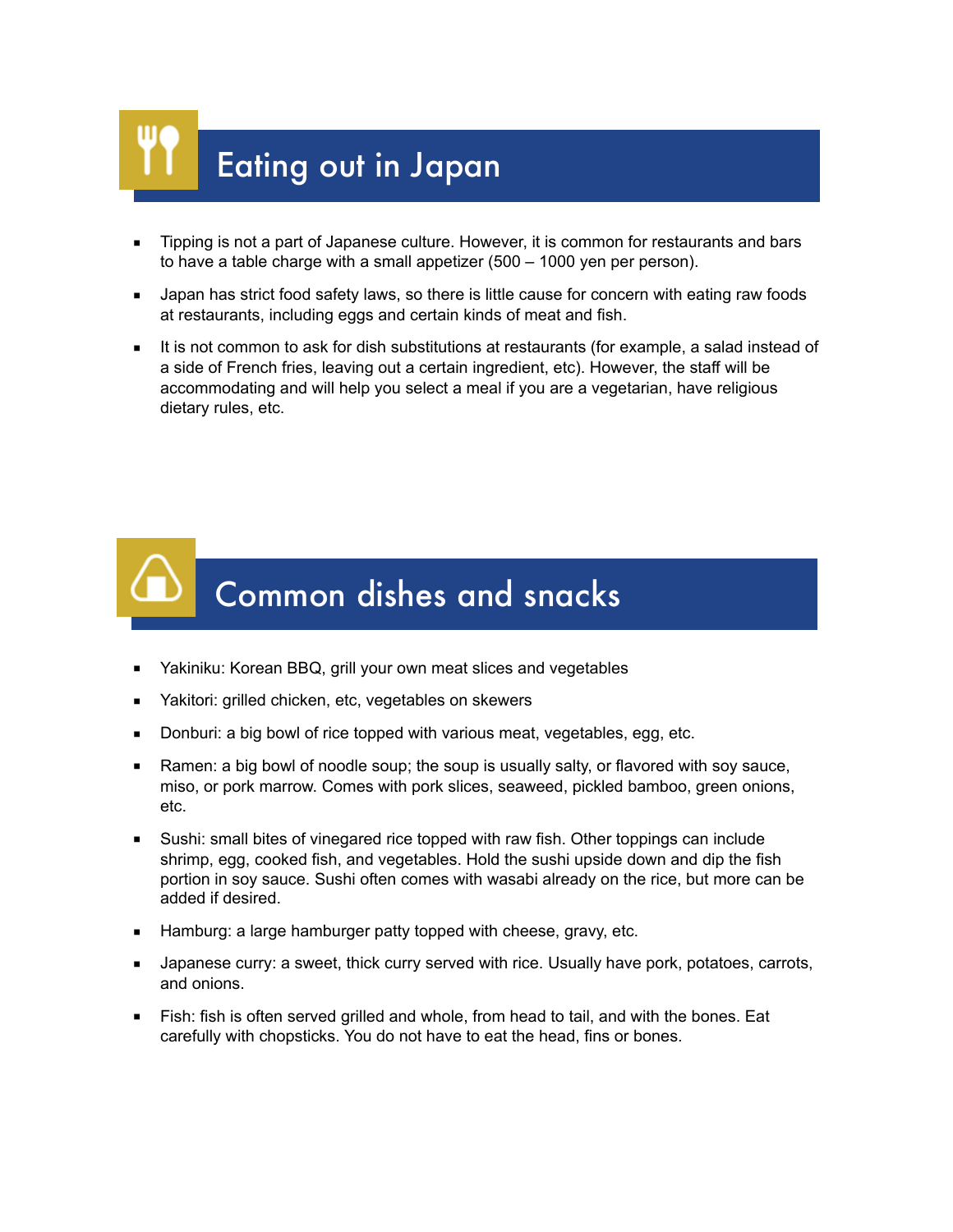- Tempura: battered and deep fried vegetables, fish, etc. Common types of tempura include jumbo shrimp, whitefish, pumpkin slices, eggplant chunks, and mushrooms.
- Tonkatsu: breaded and deep fried pork cutlet. Usually eaten with a sweet-and-savory sauce and spicy mustard. Tonkatsu is usually sold as a set meal with a large cabbage salad, rice, and miso soup.
- Onigiri: rice balls with various fillings, and wrapped in seaweed. Seafood, including salmon, tuna, shrimp, and spicy roe, are common fillings. A popular snack from a convenience store.
- Crepe: a crepe (thin pancake) rolled into a cone and filled with whipped cream, fruit, chocolate chips, etc.
- Bento: a boxed lunch. Includes a large portion of rice, and small portions of meat, various vegetables, pasta, pickles, etc. Can be purchased at any convenience store, supermarket, or basement/food court of a department store.
- Pan (bread): Japanese bread has numerous flavors and fillings. Savory breads can be topped with bacon, filled with curry, etc. Sweet breads can have sweet red beans, filled with whipped cream, etc. Can be purchased at convenience stores, supermarkets, and bakeries

#### Vegetarianism/veganism/food allergies in Japan

- Food that is truly vegan/vegetarian can be hard to find. Some points of caution:
	- Many soups, including miso soup, usually have a dashi (fish stock) base, and boiled vegetables are often cooked in similar broth.
	- **Many savory Japanese snacks have minimal amounts of dashi or other seafood** flavoring.
	- Vegetable yakitori and vegetable tempura usually have no animal products, but are probably cooked on the same grill or fried in the same oil as meat products.
	- **■** Many tofu dishes come with a meat-based sauce or have fish flakes sprinkled on top. Many salads have some chopped bacon or small fish.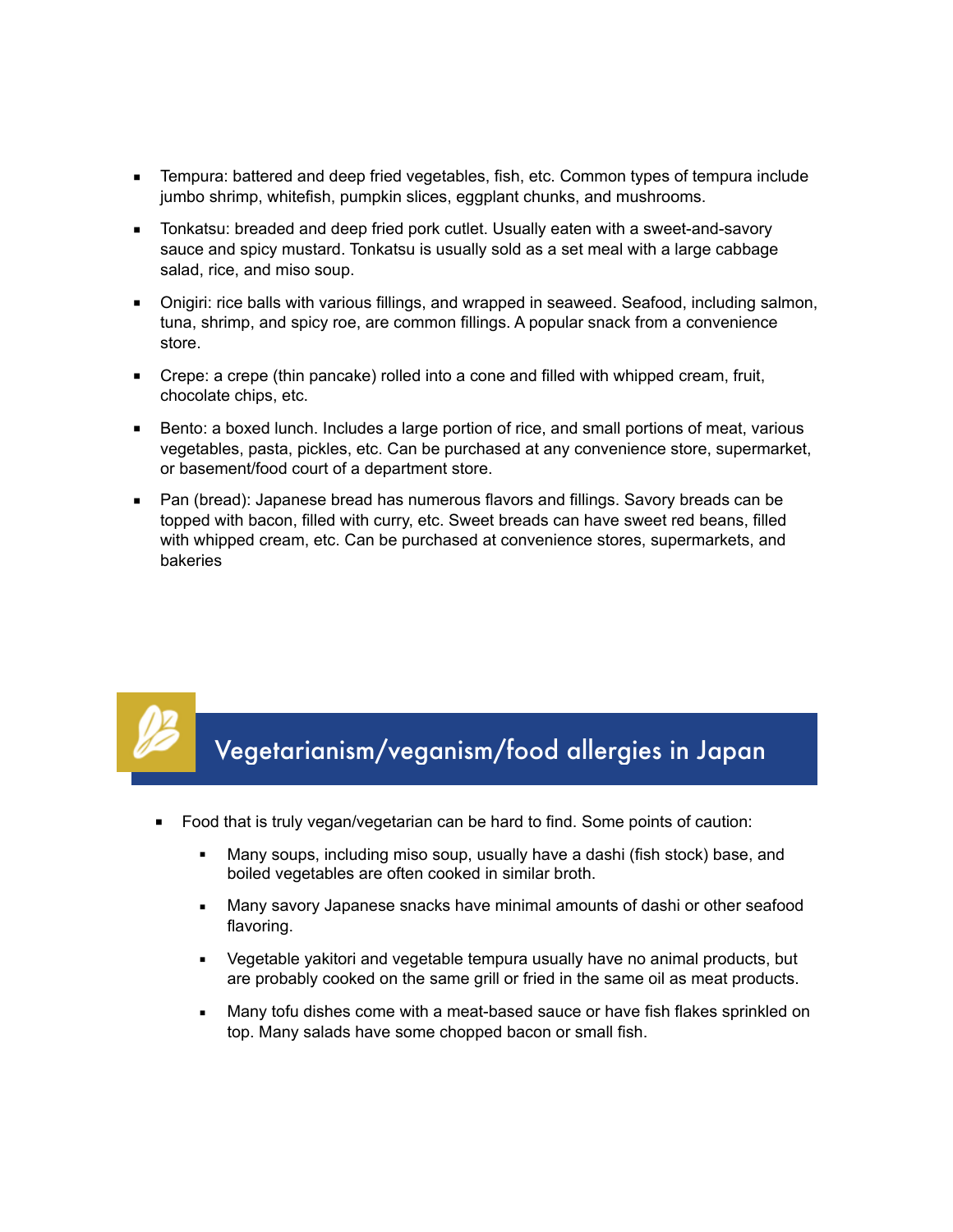## Shopping in Japan

- Store and restaurant staff will usually shout out a greeting ("irasshaimase") when you enter. No response is necessary except maybe a nod of the head or a smile.
- Medicine, including aspirin, can only be bought in drug stores and designated areas of supermarkets and department stores. They cannot be purchased at convenience stores and many smaller supermarkets.
- In supermarkets, the customers bag their own purchases. Also, some supermarkets charge for plastic bags, so a bringing a reusable shopping bag is encouraged. Department stores, on the other hand, provide bags, and often provide extra shopping bags by request or if the purchase is for a common gift item (boxes of snacks, Japanese souvenirs, etc.).
- Many shops offer tax-free purchases. Look for posters advertising this service and follow the instructions.



### Business manners

- It is expected that you take your shoes off before entering a private residence, a room with grass mats (tatami flooring), and in restaurants with Japanese-style seating. Taking off your shoes in not expected in most public areas, shops, businesses, etc.
- Business cards are an important part of Japanese business and networking. Do not write on a card or fold it. Lay it on a desk or hold it until the meeting/conversation is over. If you have a card, pass it to the other person with both hands, with the text right side-up for them (upside-down for you)
- Most Japanese people are familiar with shaking hands as a business greeting. Feel free to start a handshake, bow, or bow while shaking hands.